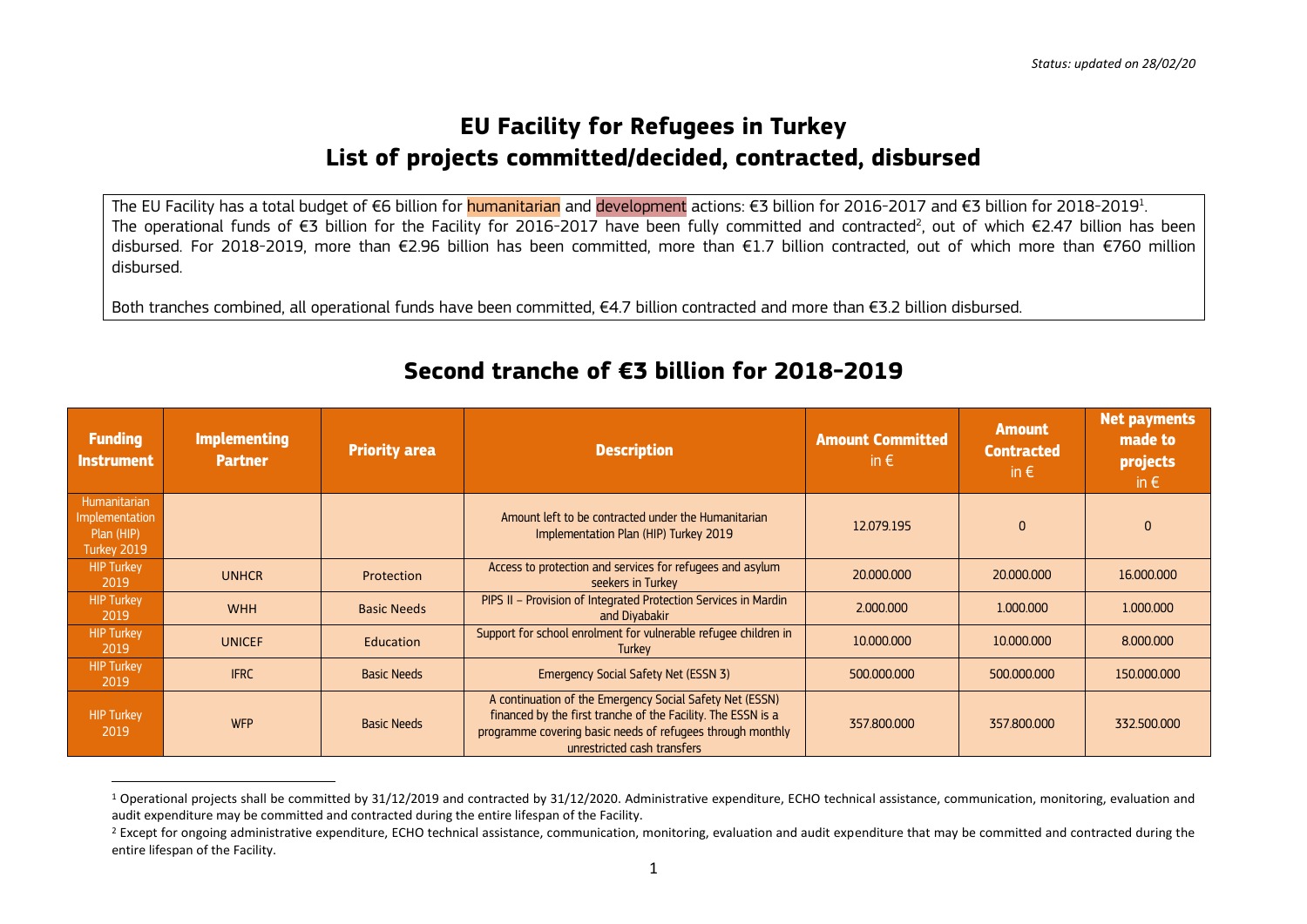| <b>HIP Turkey</b><br>2019   | <b>World Vision</b>      | Protection                    | Providing information and protection assistance to vulnerable<br>refugees in Turkey                                                                                                                                                                                                                                                                      | 1.800.000  | 1.800.000  | 640.000    |
|-----------------------------|--------------------------|-------------------------------|----------------------------------------------------------------------------------------------------------------------------------------------------------------------------------------------------------------------------------------------------------------------------------------------------------------------------------------------------------|------------|------------|------------|
| <b>HIP Turkey</b><br>2019   | Danish Refugee Council   | Protection                    | Addressing protection risks of displacement affected populations<br>in turkey through targeted initiatives                                                                                                                                                                                                                                               | 3.700.000  | 3.700.000  | 1.250.000  |
| <b>HIP Turkey</b><br>2019   | Concern Worldwide        | Protection                    | Emergency Protection and Resilience Building for Refugees in<br>Southeast Turkey                                                                                                                                                                                                                                                                         | 3.000.000  | 3.000.000  | 1.500.000  |
| <b>HIP Turkey</b><br>2019   | Médecins du monde        | Health                        | Improving the wellbeing of refugees and migrants in Turkey by<br>empowering them and facilitating access to sustainable and<br>quality health services                                                                                                                                                                                                   | 5.000.000  | 5.000.000  | 2.500.000  |
| <b>HIP Turkey</b><br>2019   | <b>UNICEF</b>            | Education                     | A continuation of the Conditional Cash Transfer for Education<br>project (CCTE) financed by HIP 2017. The CCTE aims at<br>supporting the integration of refugee children into the national<br>education system through a financial incentive when the<br>children attend classes regularly. The project also includes a<br>component of child protection | 70,000,000 | 70.000.000 | 41,000,000 |
| <b>HIP Turkey</b><br>2019   | <b>UNFPA</b>             | Protection                    | Better access to protection services for the most vulnerable<br>refugee groups in Turkey                                                                                                                                                                                                                                                                 | 2.400.000  | 2.400.000  | 1.920.000  |
| <b>HIP Turkey</b><br>2018   | <b>GOAL</b>              | Protection                    | Facilitating marginalized and vulnerable populations access to<br>services in Ankara, Gaziantep and Sanliurfa provinces                                                                                                                                                                                                                                  | 3.500.000  | 3.500.000  | 2.100.000  |
| <b>HIP Turkey</b><br>2018   | Save The Children        | Protection                    | Strengthened protection and wellbeing among refugee children,<br>youth and adults in Istanbul and Ankara                                                                                                                                                                                                                                                 | 2.500.000  | 2.500.000  | 1.250.000  |
| <b>HIP Turkey</b><br>2018   | <b>Diakonie</b>          | Protection                    | Enhancing protection of at-risk and marginalized refugees in<br>Turkey through improved access to services                                                                                                                                                                                                                                               | 5.800.000  | 5.800.000  | 2.900,000  |
| <b>HIP Turkey</b><br>2018   | <b>WHH</b>               | Protection                    | Coordinated and integrated protection assistance for refugees<br>living in Ankara, Bilecik, Eskisehir, Istanbul, Kutahya and Van                                                                                                                                                                                                                         | 3.500.000  | 3.500.000  | 1.750.000  |
| <b>HIP Turkey</b><br>2018   | <b>CONCERN Worldwide</b> | Protection                    | Emergency Protection and Resilience Building for Refugees in<br>Turkey (Sanliurfa, Adiyaman and Malatya)                                                                                                                                                                                                                                                 | 2.500.000  | 2.500.000  | 2.000.000  |
| <b>HIP Turkey</b><br>2018   | <b>UNHCR</b>             | Protection                    | Protection and improved access to services for refugees and<br>asylum seekers in Turkey                                                                                                                                                                                                                                                                  | 8.100.000  | 8.100.000  | 6.480.000  |
| <b>HIP Turkey</b><br>2018   | GIZ                      | Protection                    | Support to Localised Assistance Interventions                                                                                                                                                                                                                                                                                                            | 10.000.000 | 10.000.000 | 5.000.000  |
| <b>HIP Turkey</b><br>2018   | Relief International     | Health                        | Strengthening Access to Specialized Health Services for<br>Refugees in Turkey                                                                                                                                                                                                                                                                            | 7.900.000  | 7.900.000  | 4.230.601  |
| <b>HIP Turkey</b><br>2018   | <b>CARE</b>              | Health                        | Urgent protection assistance for refugees in Turkey                                                                                                                                                                                                                                                                                                      | 5.000.000  | 5.000.000  | 2.500.000  |
| <b>HIP Turkey</b><br>2018   | <b>IMC</b>               | Health                        | Improving the Physical and Mental Wellbeing of Refugees in<br>Turkey                                                                                                                                                                                                                                                                                     | 2.000.000  | 2.000.000  | 1.600.000  |
| <b>HIP Turkey</b><br>2018   | <b>UNFPA</b>             | Protection                    | Improving access of Rural Refugees to Health and Protection<br>Services in Turkey                                                                                                                                                                                                                                                                        | 3.300.000  | 3.300.000  | 2.640.000  |
| <b>ECHO Support</b><br>Line |                          | Administrative<br>Expenditure | Administrative expenditure covers, inter alia, expenditure on<br>external personnel and other costs relating to training,<br>conferences and meetings; reimbursement of participants in<br>committee meetings, IT-costs, rent and other building costs                                                                                                   | 490.000    | 490.000    | 237.848    |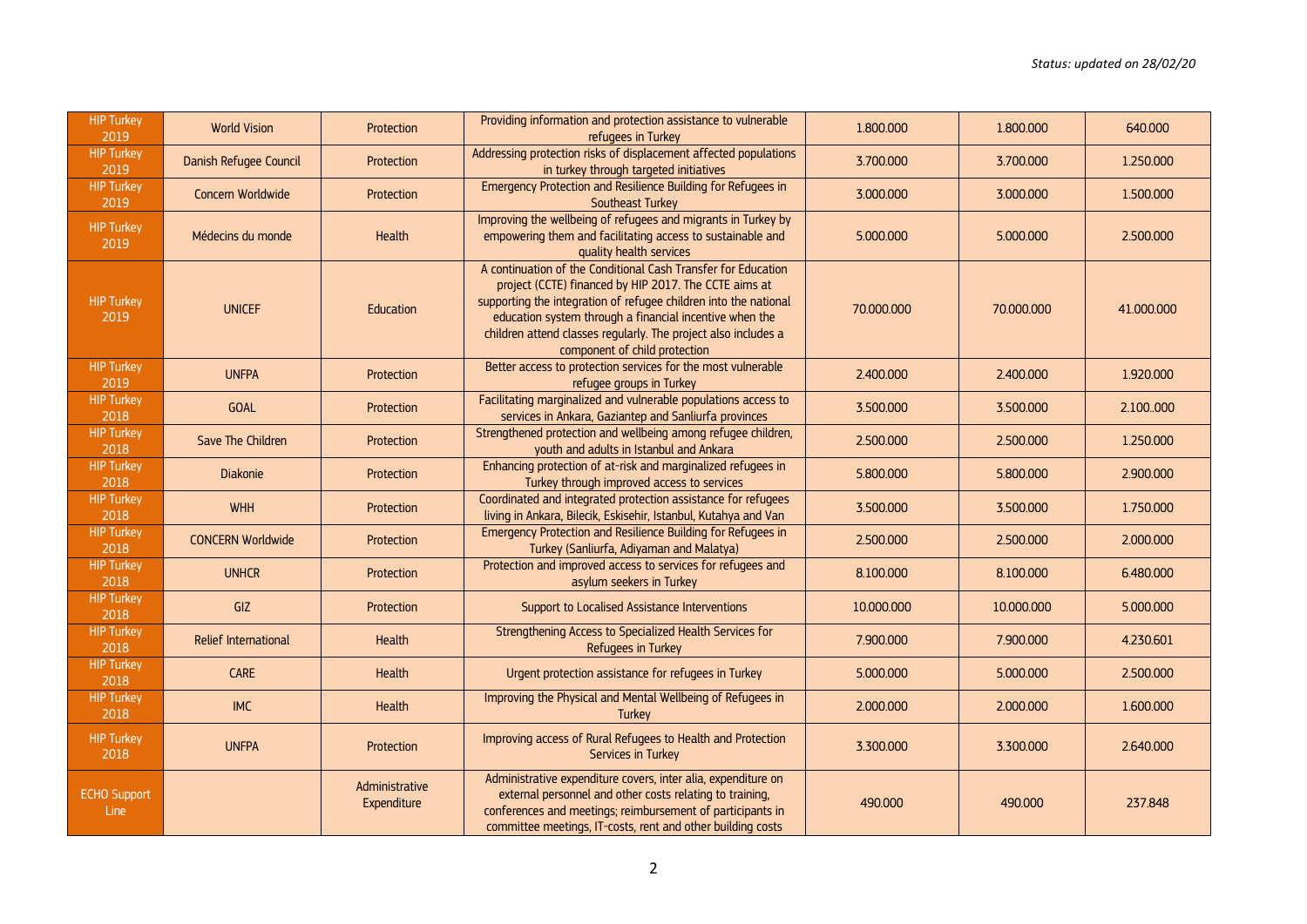| <b>ECHO</b><br><b>Operational</b><br>Line                                 |                                                 | <b>Technical Assistance</b>                                                                | Costs related to the ECHO technical assistance on the ground,<br>including technical experts, building rentals and supplies                                                                             | 3.500.000     | 2.758.127     | 819.597     |
|---------------------------------------------------------------------------|-------------------------------------------------|--------------------------------------------------------------------------------------------|---------------------------------------------------------------------------------------------------------------------------------------------------------------------------------------------------------|---------------|---------------|-------------|
|                                                                           |                                                 | Sub-total humanitarian assistance                                                          |                                                                                                                                                                                                         | 1.045.869.195 | 1.032.048.127 | 589.818.046 |
| Instrument for<br>Pre-Accession<br>Assistance (IPA)                       |                                                 | Special Measure on health, protection, socio-economic support and municipal infrastructure | 1.197.641.664                                                                                                                                                                                           |               |               |             |
| Special<br>Measure 2019                                                   | <b>ICMPD</b>                                    | Socio-economic support                                                                     | Enhancement of Entrepreneurship Capacities for Sustainable<br>Socio-Economic Integration (ENHANCER)                                                                                                     | 26.358.336    | 26.358.356    | 4.001.661   |
| on health.<br>protection,<br>socio-economic                               | <b>Expertise France</b>                         | Socio-economic support                                                                     | Improving the employment prospects for the Syrian refugees<br>and host communities by high-quality VET and apprenticeship in<br>Turkey (VET4JOB)                                                        | 30.000.000    | 30.000.000    | 5.887.479   |
| support and<br>municipal<br>infrastructure <sup>3</sup>                   | Agence française de<br>développement            | Municipal infrastructure                                                                   | Construction and rehabilitation of water supply and waste water<br>systems and related soft measures to improve water<br>management efficiency                                                          | 156,000,000   | 156,000,000   | 16.282.760  |
| <b>IPA Special</b><br>Measure on<br><b>Education</b><br>2018 <sup>4</sup> | <b>KfW</b>                                      | <b>Education infrastructure</b>                                                            | Building and equipping new schools in provinces with a high<br>concentration of Syrian refugees                                                                                                         | 100.000.000   | 100.000.000   | 20,000,000  |
| <b>IPA Special</b><br>Measure on<br><b>Education</b><br>2018              | Ministry of National<br><b>Education (MoNE)</b> | Education                                                                                  | PIKTES II - Continuation of activities under previous direct grant<br>(PICTES)                                                                                                                          | 400.000.000   | 400.000.000   | 124.577.154 |
| <b>IPA Support</b><br>Measure 2019                                        | <b>Various</b>                                  | Monitoring and<br>Evaluation, Audit,<br>Communication                                      | Support Measure to ensure tracking and measuring results,<br>verification of the proper use of funds, and communication on<br>the implementation of funded interventions                                | 11.340.000    | $\mathbf{0}$  | $\Omega$    |
| <b>IPA</b><br>Administrative<br>expenditure                               |                                                 | Administrative<br>Expenditure <sup>5</sup>                                                 | Expenditure on external personnel and other costs relating to<br>training, conferences and meetings; reimbursement of<br>participants in committee meetings, IT-costs, rent and other<br>building costs | 971.398       | 971.398       | 270.603     |
|                                                                           |                                                 | Sub-total development assistance                                                           |                                                                                                                                                                                                         | 1.922.311.398 | 713.329.734   | 171.019.657 |
|                                                                           |                                                 | Total                                                                                      | 2.968.180.593                                                                                                                                                                                           | 1.745.377.861 | 760.837.703   |             |

<sup>&</sup>lt;sup>3</sup>[https://ec.europa.eu/neighbourhood-enlargement/sites/near/files/annexes/c\\_2019\\_5454\\_f1\\_annex\\_en\\_v2\\_p1\\_1040405.pdf](https://ec.europa.eu/neighbourhood-enlargement/sites/near/files/annexes/c_2019_5454_f1_annex_en_v2_p1_1040405.pdf)

<sup>4</sup> [https://ec.europa.eu/neighbourhood-enlargement/sites/near/files/amendment\\_annex\\_c\\_2018\\_8254\\_f1\\_annex\\_en\\_v3\\_p1\\_1001797.pdf](https://ec.europa.eu/neighbourhood-enlargement/sites/near/files/amendment_annex_c_2018_8254_f1_annex_en_v3_p1_1001797.pdf)

 $5$  The share of administrative support expenditure in the Facility is kept within the limits of administrative support expenditure set for non-Facility IPA expenditure. Funds destined to administration/management costs are managed in the same way as other administrative support expenditure in the EU budget, in line with the Financial Regulation and the Commission procedures.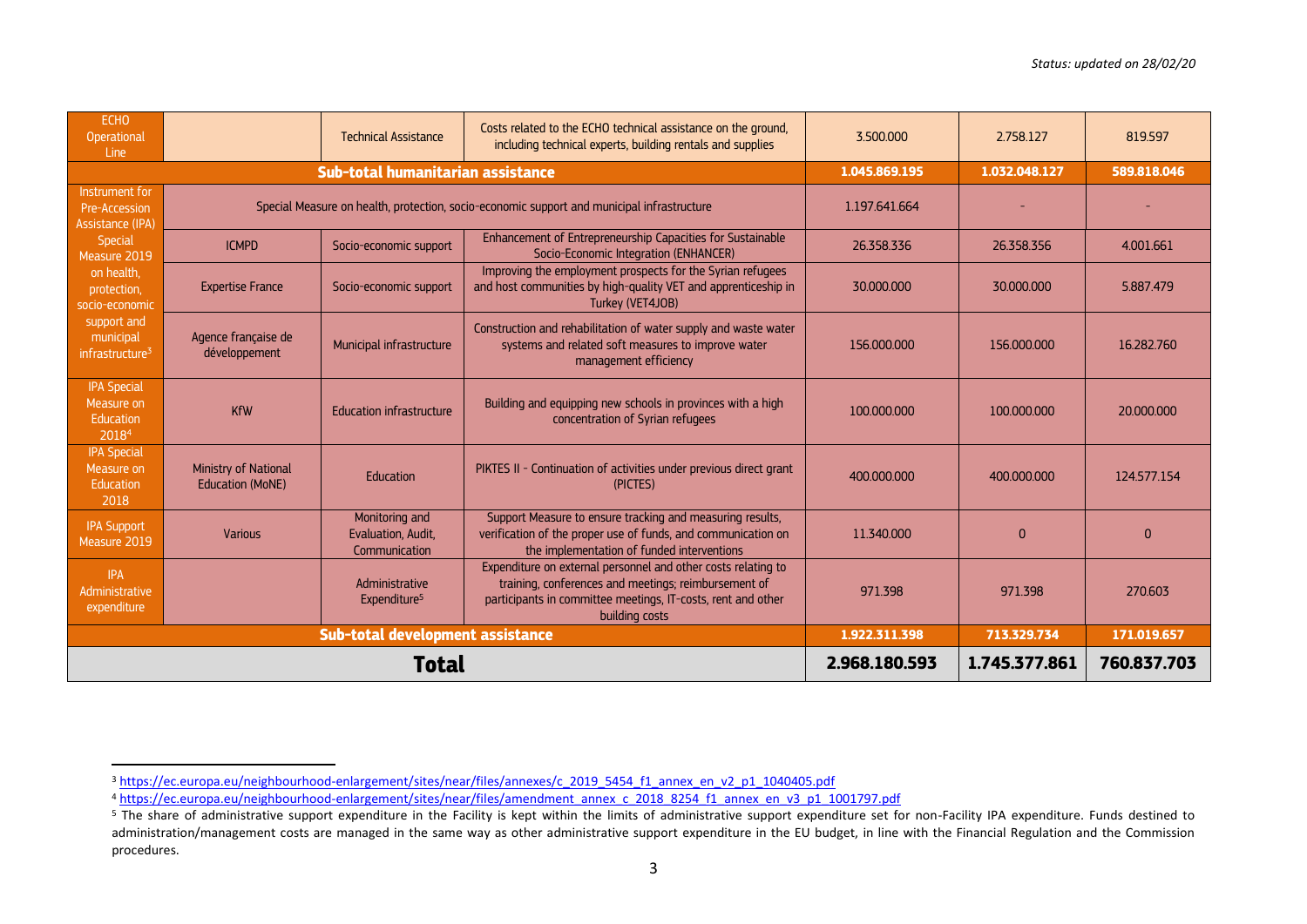## **First tranche of €3 billion for 2016-2017**

| <b>Funding</b><br><b>Instrument</b>    | <b>Implementing</b><br>partner                                   | <b>Priority area</b> | <b>Description</b>                                                                                                                                                                                                                                                                                                                 | <b>Amount Committed</b><br>in $\epsilon$ | <b>Amount Contracted</b><br>in $\epsilon$ | <b>Net payments</b><br>made to projects<br>in $\epsilon$ |
|----------------------------------------|------------------------------------------------------------------|----------------------|------------------------------------------------------------------------------------------------------------------------------------------------------------------------------------------------------------------------------------------------------------------------------------------------------------------------------------|------------------------------------------|-------------------------------------------|----------------------------------------------------------|
| <b>HIP Turkey</b><br>$2017^{6}$        | International<br>Federation of the Red<br><b>Cross Societies</b> | Protection           | Response to protection needs of refugees                                                                                                                                                                                                                                                                                           | 6.330.289                                | 6.330.289                                 | 5.064.231                                                |
| <b>HIP Turkey</b><br>2017              | Médecins du Monde                                                | Health               | Strengthen the longer-term resilience of refugees and migrants<br>by improving the level of their emotional, mental, and physical<br>wellbeing                                                                                                                                                                                     | 9.000.000                                | 9.000.000                                 | 7.200.000                                                |
| <b>HIP Turkey</b><br>2017              | <b>UNICEF</b>                                                    | Education            | Increased access to non-formal learning programmes easing<br>the way back to formal education for vulnerable refugee<br>children in Turkey                                                                                                                                                                                         | 12.500.000                               | 12.500.000                                | 10.000.000                                               |
| <b>HIP Turkey</b><br>2017              | <b>WFP</b>                                                       | <b>Basic Needs</b>   | A continuation of the Emergency Social Safety Net (ESSN). The<br>ESSN is a programme covering basic needs of refugees<br>through monthly unrestricted cash transfers <sup>7</sup>                                                                                                                                                  | 650,000,000                              | 650,000,000                               | 617.500.000                                              |
| <b>HIP Turkey</b><br>2017              | <b>UNICEF</b>                                                    | Protection           | A continuation of the Conditional Cash Transfer for Education<br>project (CCTE). The CCTE aims at supporting the integration of<br>refugee children into the national education system through a<br>financial incentive when the children attend classes regularly.<br>The project also includes a component of child protection 8 | 50,000,000                               | 50,000,000                                | 40.000.000                                               |
| <b>HIP Turkey</b><br>2017              | <b>UNHCR</b>                                                     | Protection           | Protection and improved access to services for refugees and<br>asylum seekers in Turkey                                                                                                                                                                                                                                            | 25.000.000                               | 25.000.000                                | 20.000.000                                               |
| <b>HIP Turkey</b><br>2017              | <b>WHH</b>                                                       | Protection           | Provision of integrated protection services for vulnerable<br>refugees in Mardin Province                                                                                                                                                                                                                                          | 2.700.000                                | 2.700.000                                 | 2.160,000                                                |
| <b>HIP Turkey</b><br>2017              | <b>UNFPA</b>                                                     | Protection           | To promote access of the most vulnerable refugees to social<br>services in Turkey                                                                                                                                                                                                                                                  | 7.000.000                                | 7.000.000                                 | 5.600.000                                                |
| <b>HIP Turkey</b><br>2017              | <b>Relief International</b>                                      | Health               | To improve access to mental health and psychosocial support<br>services for refugees                                                                                                                                                                                                                                               | 3.000.000                                | 3.000.000                                 | 2.927.014                                                |
| <b>HIP Turkey</b><br>2017              | <b>UNFPA</b>                                                     | <b>Health</b>        | The main objective of the project is to support access to Sexual<br>Reproductive Health (SRH) and Sexual and Gender Based<br>Violence (SGBV) services for the most vulnerable refugees                                                                                                                                             | 15.166.870                               | 15.166.870                                | 12.133.496                                               |
| <b>HIP Turkey</b><br>2016 <sup>9</sup> | Danish Refugee<br>Council                                        | Protection           | Reducing protection vulnerabilities of displaced populations<br>through an integrated community-based protection response                                                                                                                                                                                                          | 8.000.000                                | 8.000.000                                 | 6.400.000                                                |

<sup>6</sup> http://ec.europa.eu/echo/sites/echo-site/files/turkey\_hip\_2017.pdf

 $<sup>7</sup>$  The follow-up contract for the ESSN has been counted as new additional project.</sup>

 $8$  The follow-up contract for the CCTE has been counted as new additional project.

<sup>9</sup> http://ec.europa.eu/echo/sites/echo-site/files/hip\_turkey\_2016.pdf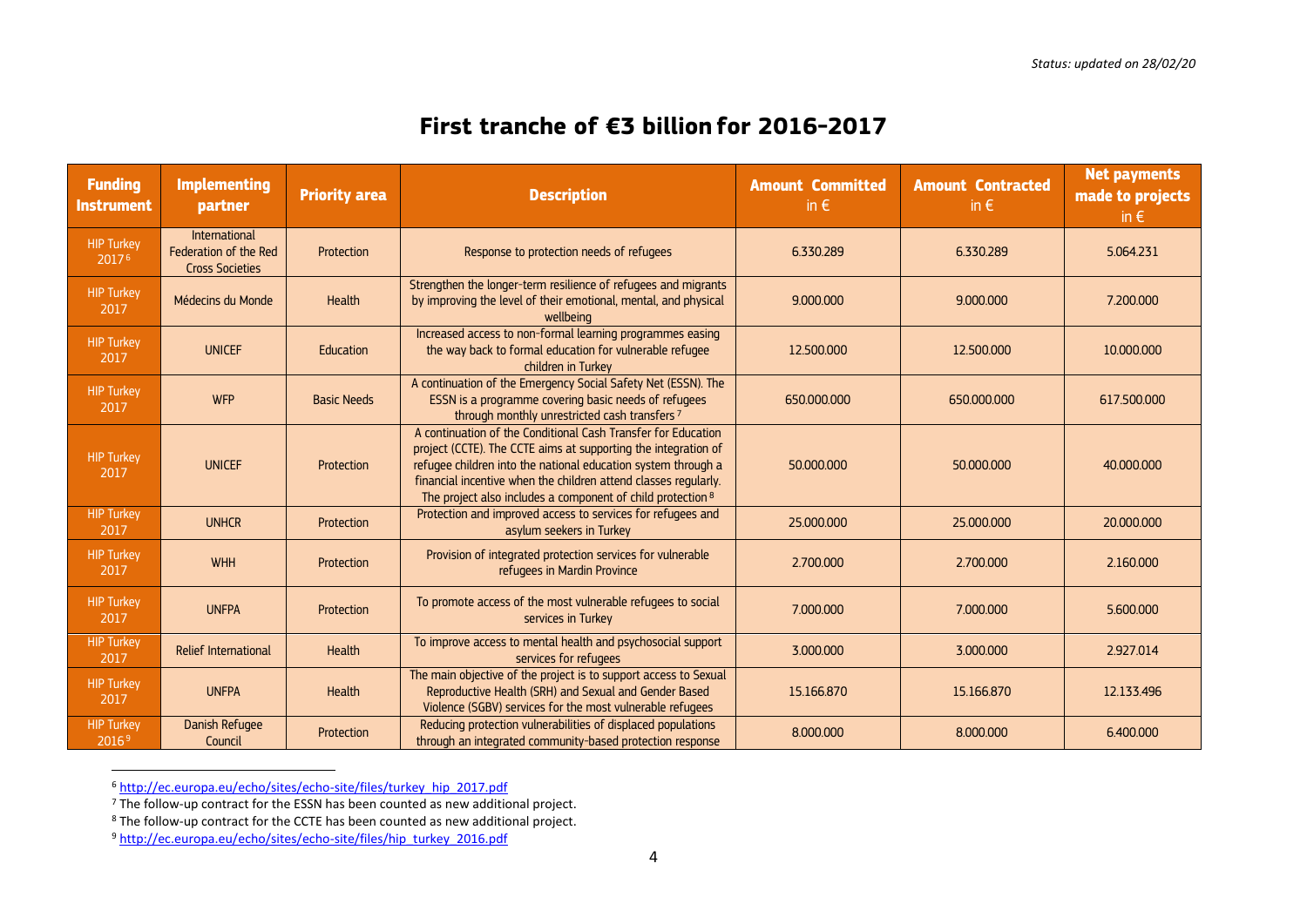| <b>HIP Turkey</b><br>2016 | CARE                                  | Protection                  | Mitigating risks of key protection concerns of refugee<br>population through targeted awareness raising, strengthening<br>of referral systems and provision of specialized protection<br>assistance in the form of Case Management and Individual<br><b>Protection Assistance</b>                    | 3.720.000   | 3.720.000   | 3.720.000   |
|---------------------------|---------------------------------------|-----------------------------|------------------------------------------------------------------------------------------------------------------------------------------------------------------------------------------------------------------------------------------------------------------------------------------------------|-------------|-------------|-------------|
| <b>HIP Turkey</b><br>2016 | <b>World Vision</b>                   | Protection                  | Providing information and protection assistance to vulnerable<br>refugees, and linking them to protection services                                                                                                                                                                                   | 3.192.000   | 3.192.000   | 3.102.216   |
| <b>HIP Turkey</b><br>2016 | <b>International Medical</b><br>Corps | Protection<br><b>Health</b> | Provision of life-saving primary health care to the most<br>vulnerable populations and strengthening of their resilience and<br>wellbeing through integrated MHPSS and rehabilitation<br>activities, as well as protection support to GBV survivors                                                  | 2.312.901   | 2.312.901   | 2.312.901   |
| <b>HIP Turkey</b><br>2016 | Médecins du Monde                     | Health                      | Facilitation of access to health and psycho-social services for<br>refugees                                                                                                                                                                                                                          | 3.000.000   | 3.000.000   | 3.000.000   |
| <b>HIP Turkey</b><br>2016 | <b>WHO</b>                            | Health                      | Supporting adapted and culturally sensitive healthcare services<br>to Syrian refugees                                                                                                                                                                                                                | 9.641.130   | 9.641.130   | 9.641.130   |
| <b>HIP Turkey</b><br>2016 | <b>Relief International</b>           | Health                      | Strengthening Access to Specialized Health Services for refugee<br>populations                                                                                                                                                                                                                       | 4.000.000   | 4.000.000   | 4.000.000   |
| <b>HIP Turkey</b><br>2016 | <b>UNICEF</b>                         | Education                   | The Conditional Cash Transfer for Education project (CCTE)<br>aims at supporting the integration of refugee children into the<br>national education system through a financial incentive when<br>the children attend classes regularly. The project also includes<br>a component of child protection | 34.000.000  | 34.000.000  | 34.000.000  |
| <b>HIP Turkey</b><br>2016 | <b>Mercy Corps</b>                    | Protection                  | Providing protection assistance to refugees and asylum seekers<br>in Turkey                                                                                                                                                                                                                          | 680.071     | 680.071     | 680.071     |
| <b>HIP Turkey</b><br>2016 | <b>WFP</b>                            | <b>Basic Needs</b>          | The Emergency Social Safety Net (ESSN) is a programme<br>covering basic needs of refugees through monthly unrestricted<br>cash transfers                                                                                                                                                             | 348.000.000 | 348.000.000 | 348.000.000 |
| <b>HIP Turkey</b><br>2016 | Danish Refugee<br>Council             | Protection<br>Health        | Proactive Actions to Prevent Sexual and Gender Based Violence<br>in South East Turkey                                                                                                                                                                                                                | 800,000     | 800,000     | 800,000     |
| <b>HIP Turkey</b><br>2016 | <b>Diakonie</b>                       | Protection                  | Enhancing access to effective services and protection for<br>people of concern in Turkey                                                                                                                                                                                                             | 3.834.288   | 3.834.288   | 3.834.288   |
| <b>HIP Turkey</b><br>2016 | <b>International Medical</b><br>Corps | <b>Health</b>               | Provision of lifesaving health care and strengthening the<br>protection environment of the most vulnerable refugees in<br>southern Turkey.                                                                                                                                                           | 3.498.483   | 3.498.483   | 3.498.483   |
| <b>HIP Turkey</b><br>2016 | <b>UNICEF</b>                         | Protection                  | Increased access to protection and basic needs support for<br>vulnerable refugee children and families                                                                                                                                                                                               | 8.000.000   | 8.000.000   | 8.000.000   |
| <b>HIP Turkey</b><br>2016 | <b>Federation Handicap</b>            | Health                      | A multi-stakeholders and multi sectoral response mechanism<br>improves the access to inclusive and quality services for the<br>most vulnerable Syrian and non-Syrian refugees including<br>people with disabilities in Turkey (Izmir and Istanbul city)                                              | 1.810.936   | 1.810.936   | 1.810.936   |
| <b>HIP Turkey</b><br>2016 | Concern Worldwide                     | Education                   | Emergency Humanitarian Response for Syrian Refugees in<br>Turkey                                                                                                                                                                                                                                     | 2.988.941   | 2.988.941   | 2.988.941   |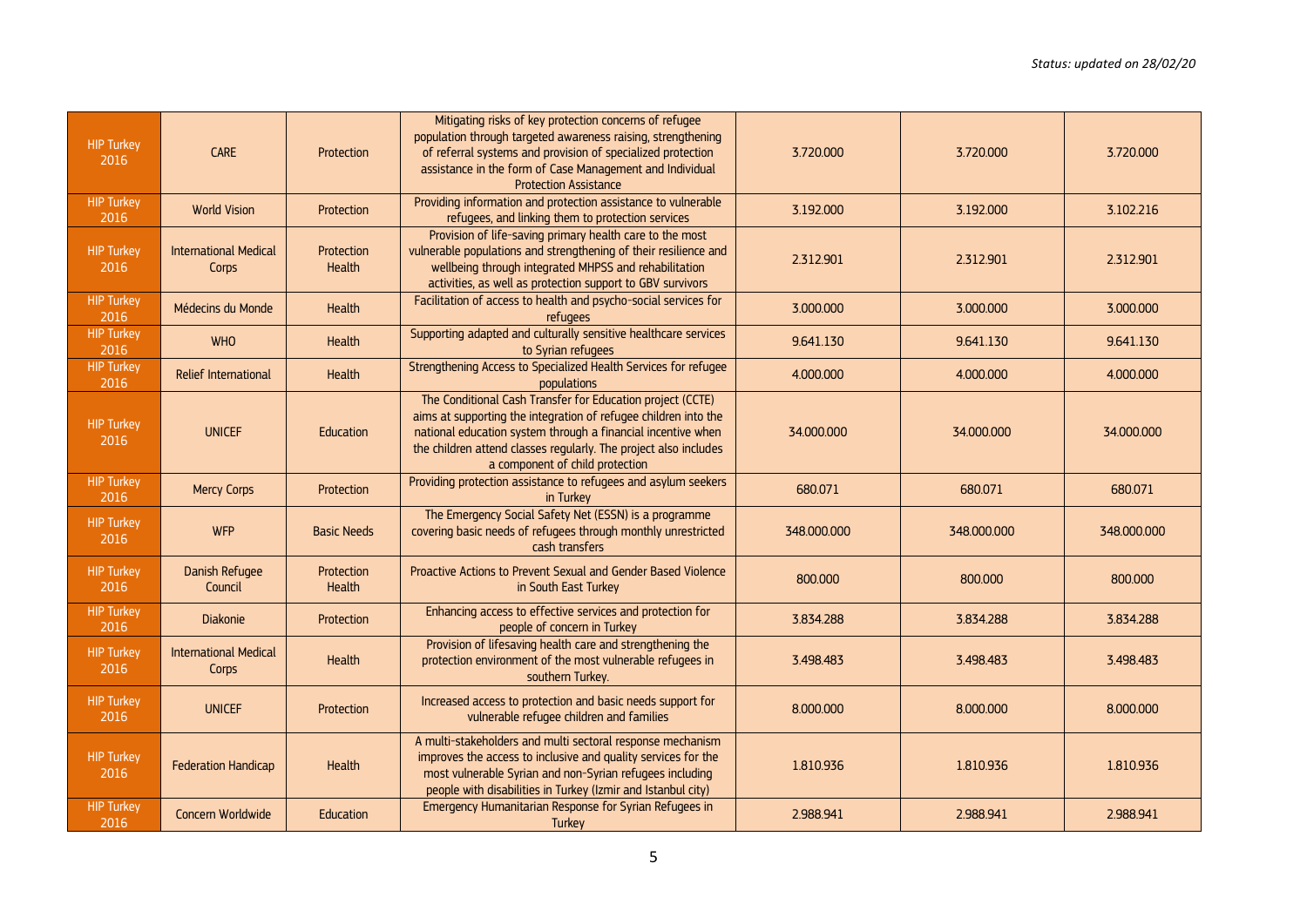| <b>HIP Turkey</b><br>2016                         | <b>UNHCR</b>                                                     | Protection                       | Providing protection and durable solutions to refugees and<br>asylum seekers in Turkey                                                                                                                             | 43.251.517 | 43.251.517 | 43.251.517 |
|---------------------------------------------------|------------------------------------------------------------------|----------------------------------|--------------------------------------------------------------------------------------------------------------------------------------------------------------------------------------------------------------------|------------|------------|------------|
| <b>HIP Turkey</b><br>2016                         | <b>UNFPA</b>                                                     | Protection<br><b>Health</b>      | Support to most vulnerable Refugee women and girls to access<br>Sexual Reproductive health (SRH) and Sexual and Gender Based<br>Violence (SGBV) Services.                                                          | 9.000.000  | 9.000.000  | 9.000.000  |
| <b>HIP Turkey</b><br>2016                         | <b>IOM</b>                                                       | Protection<br>Education          | Enhancing Protection in the humanitarian response in Turkey<br>through better addressing basic needs, supporting access to<br>education and integrated service provision                                           | 8.000.000  | 8.000.000  | 8.000.000  |
| <b>HIP Regional</b><br>Syria Crisis <sup>10</sup> | <b>WFP</b>                                                       | <b>Basic Needs</b>               | Food assistance to vulnerable Syrians living in host<br>communities and to beneficiaries currently living in camps.                                                                                                | 40.000.000 | 40.000.000 | 40.000.000 |
| <b>HIP Regional</b><br><b>Syria Crisis</b>        | Diakonie                                                         | Protection<br><b>Basic Needs</b> | Multi-purpose cash assistance and protection for out-of-camp<br>refugees and newcomer refugees                                                                                                                     | 5.500.000  | 5.500.000  | 5.500.000  |
| <b>HIP Regional</b><br><b>Syria Crisis</b>        | <b>GOAL</b>                                                      | Protection<br>Health             | Preventing the deterioration of health and wellbeing of<br>vulnerable Syrian refugees and marginalized migrants living in<br>targeted areas of intervention and to increase the protection of<br>vulnerable groups | 1.500.000  | 1.500.000  | 1.200.000  |
| <b>HIP Regional</b><br><b>Syria Crisis</b>        | Danish Refugee<br>Council                                        | Protection                       | Protection of Syrian refugees and marginalized migrants in<br>Turkey                                                                                                                                               | 4.493.974  | 4.493.974  | 4.493.974  |
| <b>HIP Regional</b><br><b>Syria Crisis</b>        | <b>World Vision</b>                                              | Protection                       | Providing life-saving food, non-food and protection support to<br>vulnerable refugees and host families in Turkey                                                                                                  | 1.758.531  | 1.758.531  | 1.758.531  |
| <b>HIP Regional</b><br><b>Syria Crisis</b>        | <b>WHO</b>                                                       | Health                           | Supporting adapted and culturally sensitive healthcare services<br>for Syrian refugees in Turkey                                                                                                                   | 2.000.000  | 2.000,000  | 2.000.000  |
| <b>HIP Regional</b><br><b>Syria Crisis</b>        | <b>International Medical</b><br>Corps                            | Health                           | Supporting Syrian refugees and vulnerable populations in<br>Turkey                                                                                                                                                 | 2.961.875  | 2.961.875  | 2.961.875  |
| <b>HIP Regional</b><br><b>Syria Crisis</b>        | <b>CARE</b>                                                      | Protection<br><b>Basic Needs</b> | Providing urgently needed basic humanitarian assistance for<br>Syrian refugees                                                                                                                                     | 4.548.507  | 4.548.507  | 4.548.507  |
| <b>HIP Regional</b><br><b>Syria Crisis</b>        | International<br>Federation of the Red<br><b>Cross Societies</b> | Protection<br>Education          | Providing food assistance and assistance with basic needs and<br>services, as well as education support for Syrian refugees living<br>in refugee camps and urban areas.                                            | 8.000.000  | 8.000.000  | 8.000.000  |
| <b>HIP Regional</b><br><b>Syria Crisis</b>        | Relief International                                             | Health                           | Comprehensive health provision for Syrian refugees in<br>Gaziantep and Sanliurfa                                                                                                                                   | 2.000.000  | 2.000.000  | 2.000.000  |
| <b>HIP Regional</b><br><b>Syria Crisis</b>        | <b>Federation Handicap</b>                                       | Health                           | Emergency intervention for the most vulnerable Syrian<br><i>refugees</i>                                                                                                                                           | 2.463.365  | 2.463.365  | 2.463.365  |
| <b>HIP Regional</b><br><b>Syria Crisis</b>        | Deutsche<br>Welthungerhilfe                                      | Protection<br><b>Basic Needs</b> | Improving the livelihood and protection of Syrian refugees<br>through multipurpose cash card assistance and case<br>management                                                                                     | 2.600.000  | 2.600.000  | 2.600.000  |
| <b>HIP Regional</b><br><b>Syria Crisis</b>        | <b>Mercy Corps</b>                                               | Protection<br><b>Basic Needs</b> | Improving the protective environment with tailored assistance<br>to support vulnerable refugees who are settled, roaming,<br>transiting, or victims of failed sea crossings                                        | 3.000.000  | 3.000.000  | 3.000.000  |
| <b>HIP Regional</b>                               | <b>IOM</b>                                                       | Protection                       | Humanitarian assistance to vulnerable Syrians and other                                                                                                                                                            | 1.900.000  | 1.900.000  | 1.900.000  |

<sup>&</sup>lt;sup>10</sup> Humanitarian funding accounted for under the EU Facility for Refugees in Turkey was initially also made available both under HIP Syria Regional Crisis 2015 version 4 and HIP Syria Regional Crisis 2016 version 1 for implementation as of 1 January 2016:<http://ec.europa.eu/echo/files/funding/decisions/2016/HIPs/HIP%20V2%20FINAL.pdf>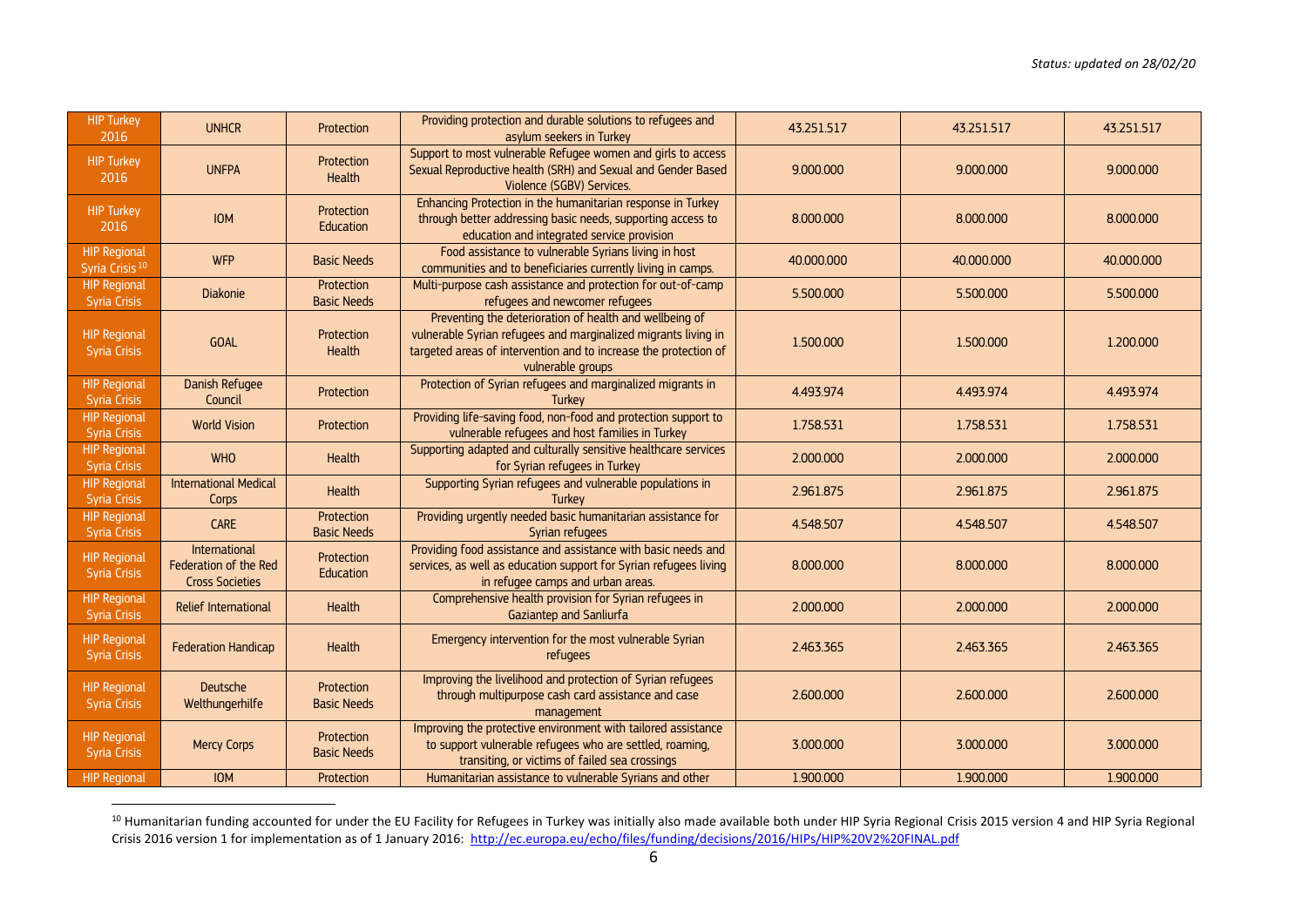| <b>Syria Crisis</b>                                                                             |                                                               |                                      | refugees as well as migrants rescued at sea                                                                                                                                                                                                            |                             |               |               |
|-------------------------------------------------------------------------------------------------|---------------------------------------------------------------|--------------------------------------|--------------------------------------------------------------------------------------------------------------------------------------------------------------------------------------------------------------------------------------------------------|-----------------------------|---------------|---------------|
| <b>HIP Regional</b><br><b>Syria Crisis</b>                                                      | Médecins du Monde                                             | Health                               | Providing health care services to refugees and migrants in<br><b>Turkey</b>                                                                                                                                                                            | 2.977.918                   | 2.977.918     | 2.977.918     |
| <b>HIP Regional</b><br><b>Syria Crisis</b>                                                      | Concern Worldwide                                             | <b>Basic Needs</b>                   | Emergency Humanitarian Response for Syrian Refugees in<br><b>Turkey</b>                                                                                                                                                                                | 3.400.000                   | 3.400.000     | 3.400.000     |
| <b>ECHO Support</b><br>Line                                                                     |                                                               | Administrative<br>Expenditure        | Administrative expenditure covers, inter alia, expenditure on<br>external personnel and other costs relating to training,<br>conferences and meetings; reimbursement of participants in<br>committee meetings, IT-costs, rent and other building costs | 6.894.415                   | 6.894.415     | 6.461.170     |
| <b>ECHO</b><br>Operational<br>Line                                                              |                                                               | Technical<br>Assistance              | Costs related to the ECHO technical assistance on the ground,<br>including technical experts, building rentals and supplies                                                                                                                            | 9.684.023                   | 9.048.550     | 7.913.717     |
|                                                                                                 |                                                               |                                      | Sub-total humanitarian assistance                                                                                                                                                                                                                      | 1.384.110.035 <sup>11</sup> | 1.383.474.562 | 1.321.804.301 |
| Instrument<br>contributing to<br>Stability and<br>Peace                                         | <b>IOM</b>                                                    | Migration<br>Management              | Enhancing the capacity of the Turkish Coast Guard to carry out<br>search and rescue operations                                                                                                                                                         | 20,000,000                  | 20,000,000    | 20,000,000    |
| <b>EU Regional</b><br>Trust Fund in<br>Response to<br>the Syrian<br>Crisis (EUTF) <sup>12</sup> | <b>UNICEF</b>                                                 | Education                            | Supporting the education of Syrian refugee children                                                                                                                                                                                                    | 36.950.286                  | 36.950.286    | 36.343.357    |
| <b>EUTF</b>                                                                                     | Gesellschaft für<br>Internationale<br>Zusammenarbeit<br>(GiZ) | Socio-economic<br>support, education | Strengthening resilience of refugee hosting countries in the<br>education and social sector with multiple actions and targeted<br>programmes                                                                                                           | 18.207.812                  | 18.207.812    | 18.207.812    |
| <b>EUTF</b>                                                                                     | Deutscher<br>Akademischer<br>Austauschdienst<br>(DAAD)        | <b>Higher Education</b>              | Providing opportunities and perspectives for Syrian refugees in<br>higher and further education sector (scholarships, credit-based<br>courses, personal and virtual education and language classes)                                                    | 2.700.000                   | 2.700.000     | 2.160,000     |
| <b>EUTF</b>                                                                                     | <b>Stichting SPARK</b>                                        | Education                            | Providing access to higher, vocational and distance education                                                                                                                                                                                          | 5.969.655                   | 5.969.655     | 5.256.502     |
| <b>EUTF</b>                                                                                     | <b>Danish Red Cross</b>                                       | Health, Socio-<br>economic support   | Improving wellbeing, resilience and peaceful co-existence<br>among vulnerable refugee and host communities                                                                                                                                             | 32.399.356                  | 32.399.356    | 26.351.884    |
| <b>EUTF</b>                                                                                     | <b>WHO</b>                                                    | Health                               | Increasing the capacity of Syrian health staff and improving<br>access to quality and equitable health care for refugees and<br>impacted host communities                                                                                              | 11.500.000                  | 11.500.000    | 10.350.000    |
| <b>EUTF</b>                                                                                     | <b>ASAM</b>                                                   | Socio-economic<br>support            | Promoting integration of refugees and asylum seekers, with a<br>particular focus on Iraqi refugees, and strengthening capacity                                                                                                                         | 10.000.000                  | 10.000.000    | 8.705.298     |

<sup>&</sup>lt;sup>11</sup> For a few projects the "committed" and "contracted" amounts will have been downscaled compared to previous versions of the table. This is because funding has been reallocated to other projects due to administrative or operational constraints.

<sup>&</sup>lt;sup>12</sup> Contributions from IPA Special Measure March 2016 (EUR 55 million), IPA Special Measure July 2016 (EUR 225 million), DCI (EUR 10 million) and ECHO (EUR 3 million). Webpage[: https://ec.europa.eu/neighbourhood-enlargement/neighbourhood/countries/syria/madad\\_en](https://ec.europa.eu/neighbourhood-enlargement/neighbourhood/countries/syria/madad_en)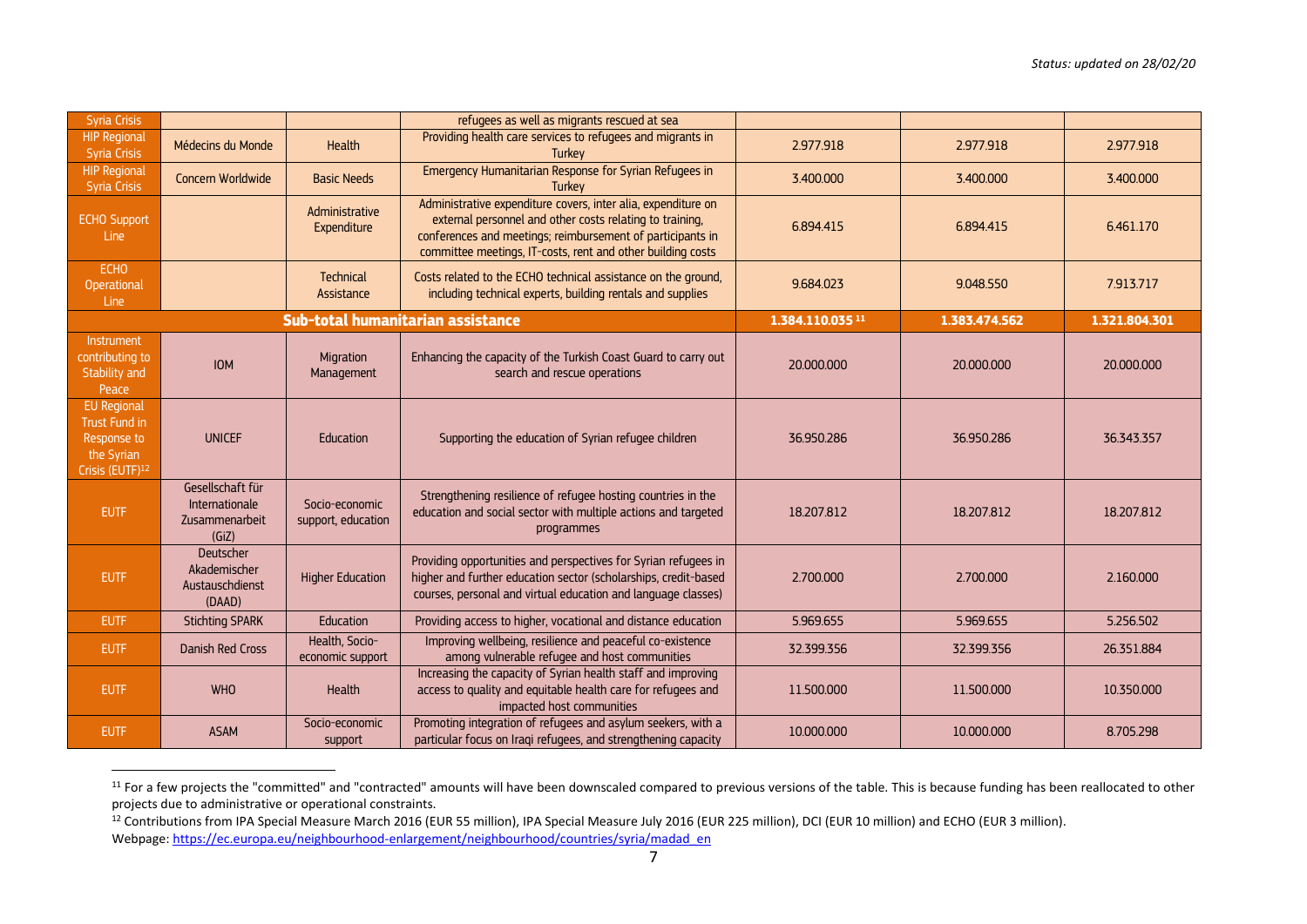|                                                 |                                                                                 |                                        | of local authorities                                                                                                                                                                                    |             |             |             |
|-------------------------------------------------|---------------------------------------------------------------------------------|----------------------------------------|---------------------------------------------------------------------------------------------------------------------------------------------------------------------------------------------------------|-------------|-------------|-------------|
| <b>EUTF</b>                                     | Concern Worldwide                                                               | Education<br>Socio-economic<br>Support | Increasing the resilience and integration of vulnerable Syrian<br>refugees through support to education and livelihoods<br>opportunities                                                                | 17.280.000  | 17.280.000  | 11.710.334  |
| <b>EUTF</b>                                     | <b>UNDP</b>                                                                     | Socio-economic<br>support              | Strengthening the economic and social resilience of refugees,<br>host communities and relevant institutions, including by<br>providing vocational and language training to adults                       | 50.000.000  | 50.000.000  | 40.405.174  |
| <b>EUTF</b>                                     | <b>TOBB</b>                                                                     | Socio-economic<br>support              | Strengthening the economic and social resilience of refugees,<br>host communities and relevant institutions                                                                                             | 15.000.000  | 15.000.000  | 4.075.391   |
| <b>EUTF</b>                                     | <b>UN Women</b>                                                                 | Socio-economic<br>support              | Increasing access to basic services; improving protection;<br>increasing access to work and enhancing participation of<br>refugee women and girls and vulnerable women and girls in<br>host communities | 5.000.000   | 5.000.000   | 4.471.910   |
| <b>EUTF</b>                                     | <b>UNICEF</b>                                                                   | <b>Education</b>                       | Increasing access to formal and non-formal education<br>opportunities, as well as psychosocial well-being, and<br>protective environment for refugee and vulnerable Turkish<br>children                 | 31.382.891  | 31.382.891  | 31.382.891  |
| <b>EUTF</b>                                     | ILO                                                                             | Socio-economic<br>support              | Facilitating access to work for refugees and host communities<br>through training, stimulating entrepreneurship opportunities<br>and strengthening labour market institutions                           | 11.610.000  | 11.610.000  | 11.255.018  |
| <b>EUTF</b>                                     | <b>Stichting SPARK</b>                                                          | Education                              | Providing access to higher education refugees through the<br>delivery of Turkish language education; bachelor programmes;<br>and overall support                                                        | 5.000.000   | 5.000.000   | 4.128.304   |
| EUTF                                            | Kreditanstalt für<br>Wiederaufbau (KfW)                                         | Education<br>Infrastructure            | Improving and securing the living conditions of refugees and<br>host communities and contributing to climate protection by<br>providing sustainable energy to public schools                            | 40.000.000  | 40.000.000  | 10.200.000  |
| <b>IPA Special</b><br>Measure 2<br>(April 2016) | <b>Turkish Directorate</b><br><b>General for Migration</b><br>Management (DGMM) | Migration<br>Management                | Supporting migrants upon their return to Turkey, covering food,<br>health care, transport and accommodation expenses since 4<br><b>April 2016</b>                                                       | 60.000.000  | 60.000.000  | 54.000.000  |
| <b>IPA Special</b><br>Measure 3<br>(July 2016)  | Turkish Ministry of<br><b>National Education</b>                                | Education                              | PICTES 1 - Providing almost half a million Syrian children with<br>access to education                                                                                                                  | 300.000.000 | 300.000.000 | 297.838.560 |
| <b>IPA Special</b><br>Measure 3<br>(July 2016)  | Ministry of Health                                                              | <b>Health</b>                          | Giving two million people access to primary healthcare services<br>and rehabilitative mental health services for up to one million<br>people                                                            | 300.000.000 | 300,000,000 | 233.744.961 |
| <b>IPA Special</b><br>Measure 3<br>(July 2016)  | World Bank                                                                      | Socio-economic<br>support              | Improving employability of Syrian refugees and host<br>communities through inter alia language training, skills training,<br>on-the-job training, cash for work                                         | 50.000.000  | 50.000.000  | 35.000.000  |
| <b>IPA Special</b><br>Measure 3<br>(July 2016)  | Kreditanstalt für<br>Wiederaufbau (KfW)                                         | Socio-economic<br>support              | Improving the employability of Syrian Refugees and host<br>communities through the renewal and modernisation of<br>existing workshops on Technical and Vocational Education<br>(TVET)                   | 50.000.000  | 50.000.000  | 12.000.000  |
| <b>IPA Special</b><br>Measure 3                 | World Bank                                                                      | Socio-economic<br>support              | Supporting the creation of entrepreneurship and employment<br>opportunities for refugees and host communities through the                                                                               | 5.000.000   | 5.000.000   | 4.500.000   |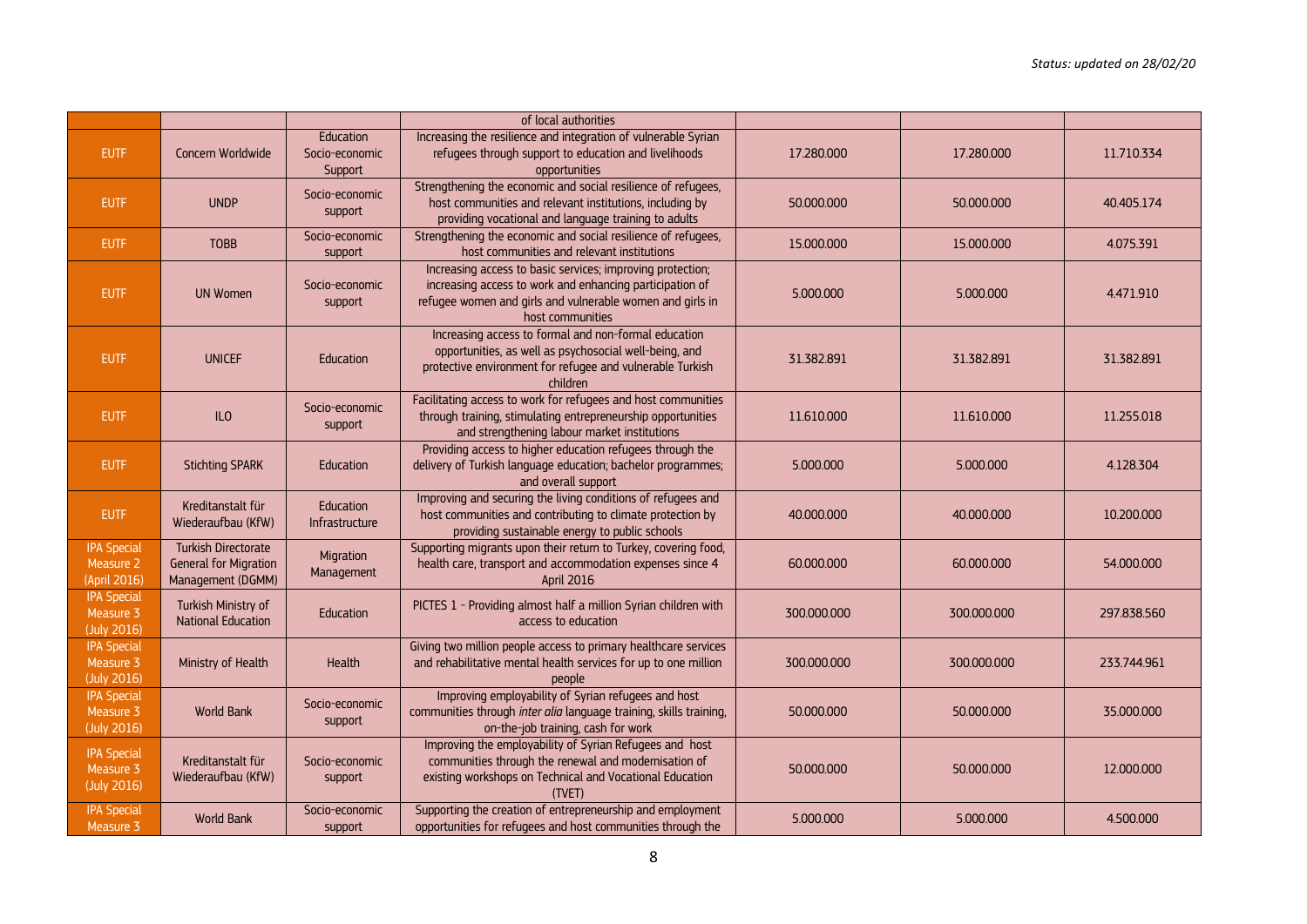| (July 2016)                                                                                                                                                                   |                                         |                                                       | creation of a regulatory environment conducive to business<br>development and by boosting private sector skills development                                                                                                                            |               |               |                 |
|-------------------------------------------------------------------------------------------------------------------------------------------------------------------------------|-----------------------------------------|-------------------------------------------------------|--------------------------------------------------------------------------------------------------------------------------------------------------------------------------------------------------------------------------------------------------------|---------------|---------------|-----------------|
| <b>IPA Special</b><br>Measure 3<br>(July 2016)                                                                                                                                | <b>World Bank</b>                       | Education<br>Infrastructure                           | Building and equipping new schools in provinces with a high<br>concentration of Syrian refugees                                                                                                                                                        | 150,000,000   | 150,000,000   | 127,000,000     |
| <b>IPA Special</b><br>Measure 3<br>(July 2016)                                                                                                                                | Kreditanstalt für<br>Wiederaufbau (KfW) | Education<br>Infrastructure                           | Building and equipping new schools in provinces with a high<br>concentration of Syrian refugees                                                                                                                                                        | 255,000,000   | 255,000,000   | 78,200,000      |
| <b>IPA Special</b><br>Measure 3<br>(July 2016)                                                                                                                                | Council of Europe<br>Development Bank   | Health<br>Infrastructure                              | Construction of a 300-bed hospital to facilitate access to<br>health care for Syrian refugees and host communities in Kilis<br>while alleviating the pressure on existing health infrastructure<br>and services.                                       | 50,000,000    | 50,000,000    | 30.000.000      |
| <b>IPA Special</b><br>Measure 3<br>(July 2016)                                                                                                                                | Agence française de<br>développement    | <b>Health</b><br><b>Infrastructure</b>                | Construction of a 250-bed hospital to facilitate access to<br>health care for Syrian refugees and host communities in Hatay,<br>while alleviating the pressure on existing health infrastructure<br>and services                                       | 40,000,000    | 40,000,000    | 22.138.461      |
| <b>IPA Support</b><br>Measure (May<br>2017)                                                                                                                                   | Various                                 | Monitoring and<br>Evaluation, Audit,<br>Communication | Support Measure to ensure tracking and measuring results,<br>verification of the proper use of funds, and communication on<br>the implementation of funded interventions.                                                                              | 14.340.001    | 10.547.590 13 | 3.797.253       |
| <b>IPA</b><br>Administrative<br>expenditure                                                                                                                                   |                                         | Administrative<br>Expenditure <sup>14</sup>           | Administrative expenditure covers, inter alia, expenditure on<br>external personnel and other costs relating to training,<br>conferences and meetings; reimbursement of participants in<br>committee meetings, IT-costs, rent and other building costs | 19.103.119    | 19.103.11915  | 13.887.865      |
| Sub-total development assistance                                                                                                                                              |                                         |                                                       |                                                                                                                                                                                                                                                        | 1.606.443.120 | 1.602.650.709 | 1.157.110.975   |
|                                                                                                                                                                               |                                         |                                                       | <b>Subtotal</b>                                                                                                                                                                                                                                        | 2.990.553.155 | 2.986.125.271 | 2.478.915.27616 |
| Balance of the administrative expenditure, ECHO technical assistance, communication, monitoring, evaluation and audit expenditure<br>which remains to be committed/contracted |                                         |                                                       |                                                                                                                                                                                                                                                        | 9.446.845     | 13.874.729    |                 |
| Total<br>Including the balance of ongoing administrative expenditure, ECHO technical assistance and monitoring, evaluation and audit<br>expenditure                           |                                         |                                                       |                                                                                                                                                                                                                                                        | 3.000.000.000 | 3.000.000.000 | 2.478.915.27617 |

<sup>&</sup>lt;sup>13</sup> Due to its nature this expenditure may be contracted also beyond 2017 during the implementation of the Facility.

 $\overline{a}$ 

<sup>&</sup>lt;sup>14</sup> The share of administrative support expenditure in the Facility is kept within the limits of administrative support expenditure set for non-Facility IPA expenditure. Funds destined to administration/management costs are managed in the same way as other administrative support expenditure in the EU budget, in line with the Financial Regulation and the Commission procedures.

<sup>&</sup>lt;sup>15</sup> Due to its nature this expenditure may be contracted also beyond 2017 during the implementation of the Facility.

<sup>&</sup>lt;sup>16</sup> Including disbursements under projects implemented by the EUTF, but not yet charged to the EU budget.

<sup>&</sup>lt;sup>17</sup> Including disbursements under projects implemented by the EUTF, but not yet charged to the EU budget.